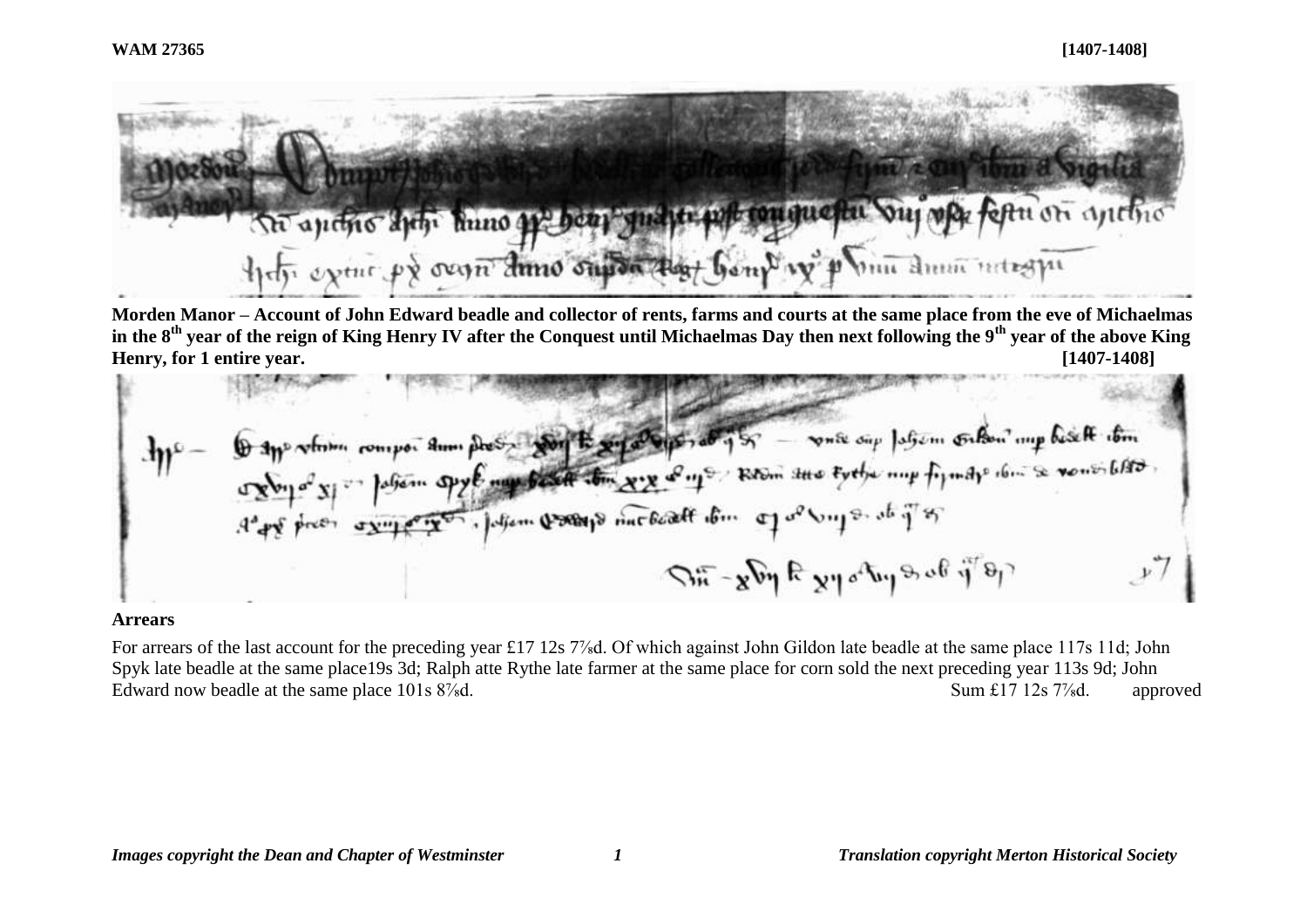**WAM 27365 [1407-1408]**

 $v_{\text{V}}$  $\pi$ Sm - 114 k 119 or sporal  $\iota$ 

#### **Rents of assize**

| For rent of assize at the same place for the Michaelmas term                | 22s 11d.               |                             |          |
|-----------------------------------------------------------------------------|------------------------|-----------------------------|----------|
| From tallage of customary tenants at the same term                          | 5s 0d.                 |                             |          |
| For rent at the same place for the Christmas term                           | $18s0\frac{1}{2}d$ .   |                             |          |
| For rent at the same place for the Easter term                              | $18s\,0\frac{1}{2}d$ . |                             |          |
| For rent at the same place for the term of the Nativity of John the Baptist | $18s0\frac{1}{2}d$ .   |                             |          |
| For a certain rent called meedselver at the same term                       | 2s 8d.                 |                             |          |
| For rent of William Thorne at the same term                                 | 1d.                    | Sum £4 4s $9\frac{1}{2}d$ . | approved |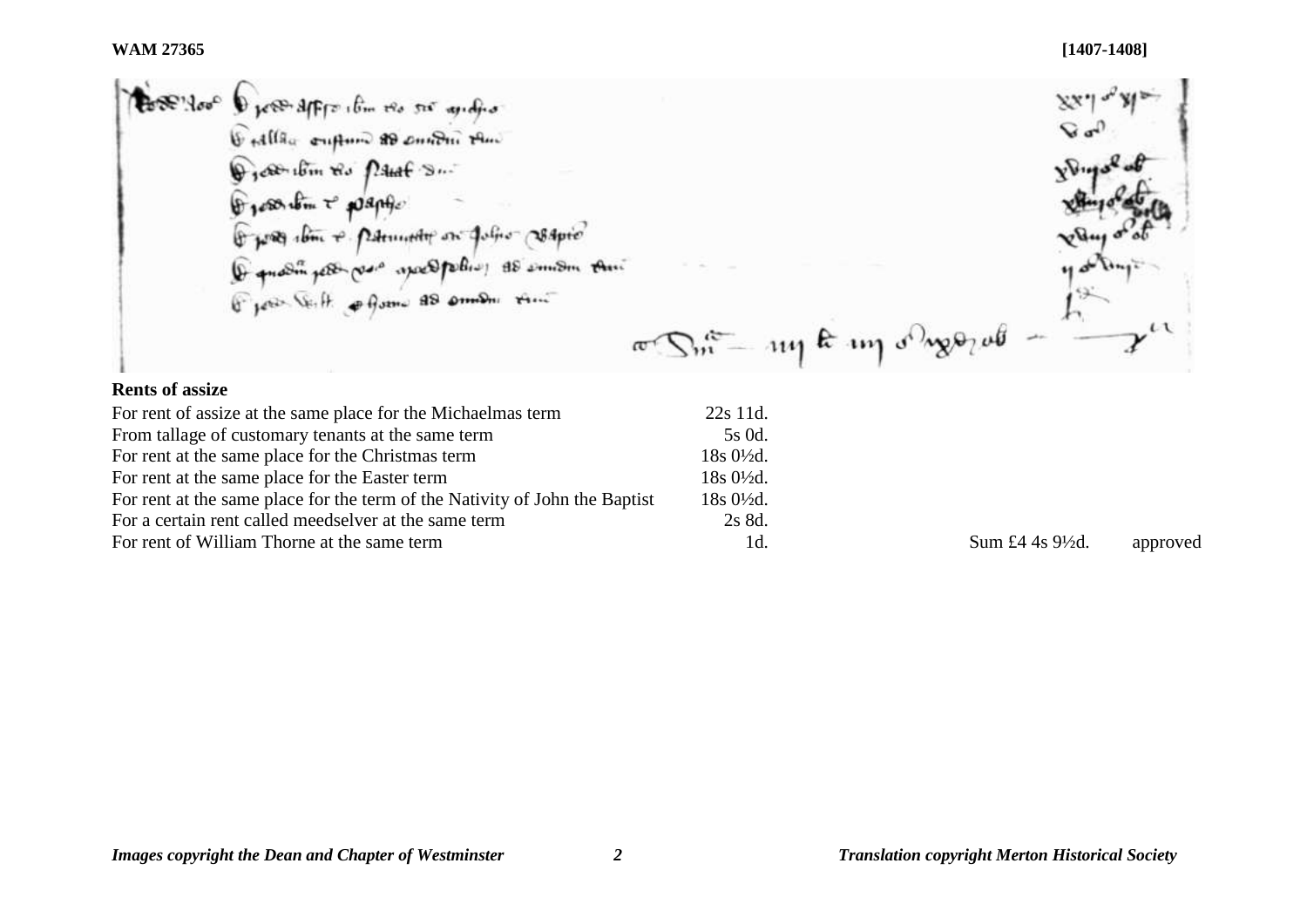- 1 ft xxx day of the Jeffier was prover po that sue of and the adoption of small more Off as an of the some of 850 cp/c11 tour of 2004; the Gate austhous my smoothism Referent of safton Sump for Odille for due my to Offices are my for further polities and polities for the form polities of state for fund p summer any Off sy are the principale computer sy are openion bough the porter pool for your simple. the Probe to the X Amoy Bo. Amer Sung & American pro Office & the river of the observer and the follow of time my to Offit x dep experient the date proble sump are due every p summings Offix ago to the Samp the Bythe sun put and all p time my to Office order the folio flat of 1/800 the success Salestyne proprom parmi my the  $\mathcal{D}^{\text{eff}}$  -  $\left\{ x\beta\omega_{1} \right\}$  of  $\Theta$ 

#### **Farms**

From farm of 30 acres land formerly John de Marreys afterwards William atte Cherch leased to Alan Berenger per year 4 term 13s 4d. From farm of 20 acres land formerly Simon son of Adam Est [sic] and 1 tenement and ½ acre land formerly Walter Atte Wode later leased to Simon Lightfoot and Thomas Gaston, leased to John Bailly this year 4 terms 12s.

From farm of 20 acres land formerly Hugh Huberd afterwards John Huberd leased to John Edward and his heirs per year 4 terms 12s.

From farm of 20 acres land formerly John le Godessone and 20 acres land formerly Henry atte Rythe called Jocyes leased to John atte Rythe for a term of 10 years, this year  $8<sup>th</sup>$ , per year 4 terms 14s.

From farm of 10 acres land formerly Thomas atte Cherche leased to Alice Fouler' per year 4 terms 5s.

From farm of 10 acres land formerly Alice atte Rythe leased to Ralph atte Rythe per year 4 terms 5s.

From farm of 10 acres land formerly Henry atte Rythe leased to John Andrew per year 4 terms 5s 6d.

From farm of 2 cottages formerly William Flessh and 1 acre demesne land leased to Baldewyne Popsent per year 4 terms 20d. Sum 68s 6d. approved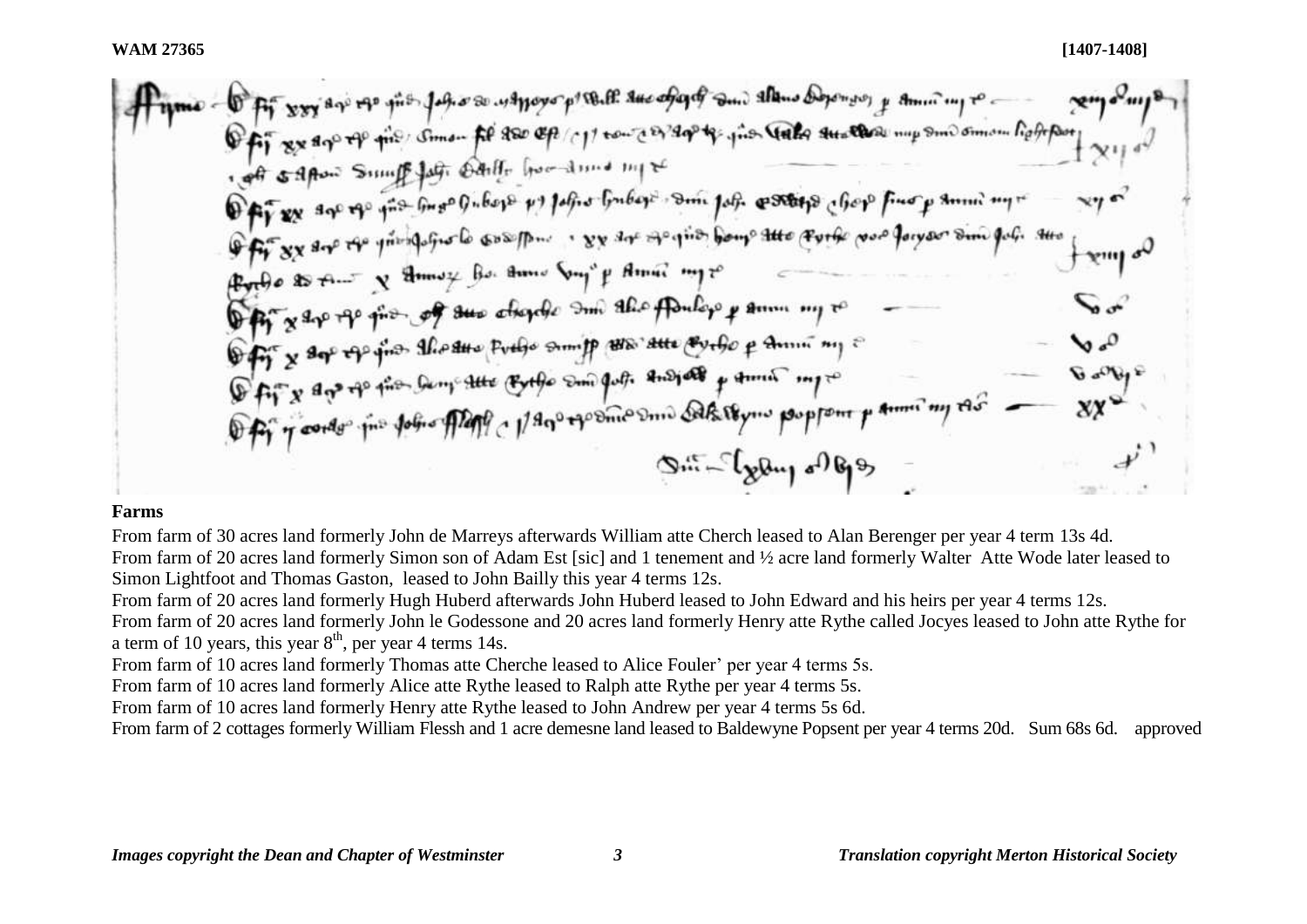Sout as they on blood of poly or and copily superimal falls spyl a thetto assulpcy of the Point

# **Farm of the demesne**

For farm of the demesne of the manor, with corn and livestock as overleaf and customary services, leased to John Spyk and William Mulseye nothing here in cash because they answer in corn as appears overleaf. Sum sum of Sum nothing.

# **Rent in kind [***redditus mobilis***]**

| For 4 capons of 'head-penny'/chevage sold, price per head 4d | 16d. |            |          |
|--------------------------------------------------------------|------|------------|----------|
| For 4 cocks and 6 hens of rent sold, price per head 2d       | 20d. |            |          |
| For 6½ hurdles for the fold of rent sold, price of each 2d   | 13d. | Sum 4s 1d. | approved |
|                                                              |      |            |          |



# **Corn sold\***

l

For 11 quarters barley sold to the farmers of the demesne at the same place, price of a quarter 3s 4d. 36s 8d. For 6 quarters oats sold to the same farmers, price of a quarter 2s. 12s. Sum 48s 8d. approved.

*Images copyright the Dean and Chapter of Westminster 4 Translation copyright Merton Historical Society \* This was the produce due to the Abbey, as part of the farm of the demesne, due in corn but paid in cash.*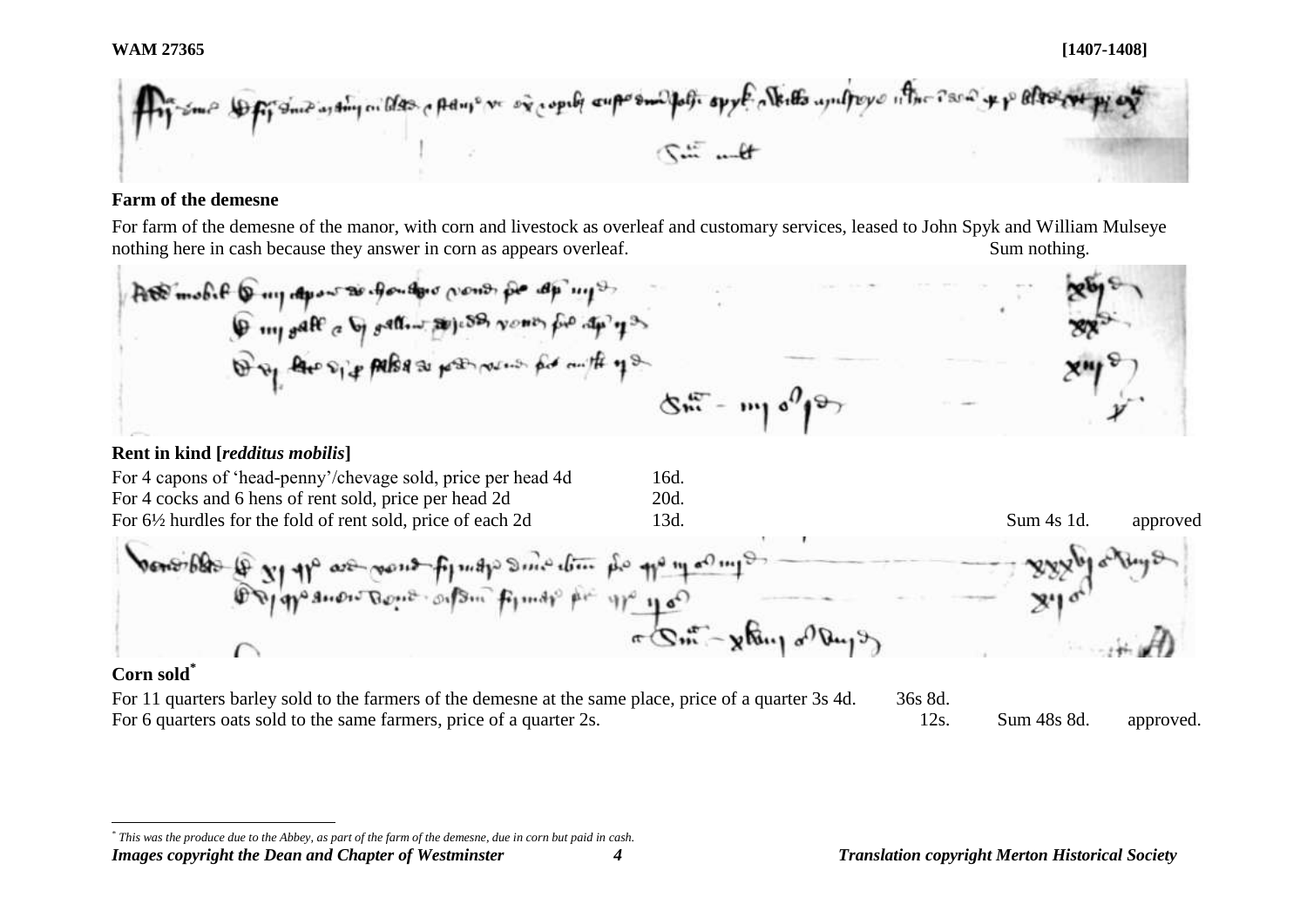**WAM 27365 [1407-1408]**



# **Profits of court**



# **Rents Resolute**

In rent resolute of Thomas Kynewardeslee for land at Gildonehelde for the year, 4 terms, 4s. Sum 4s. approved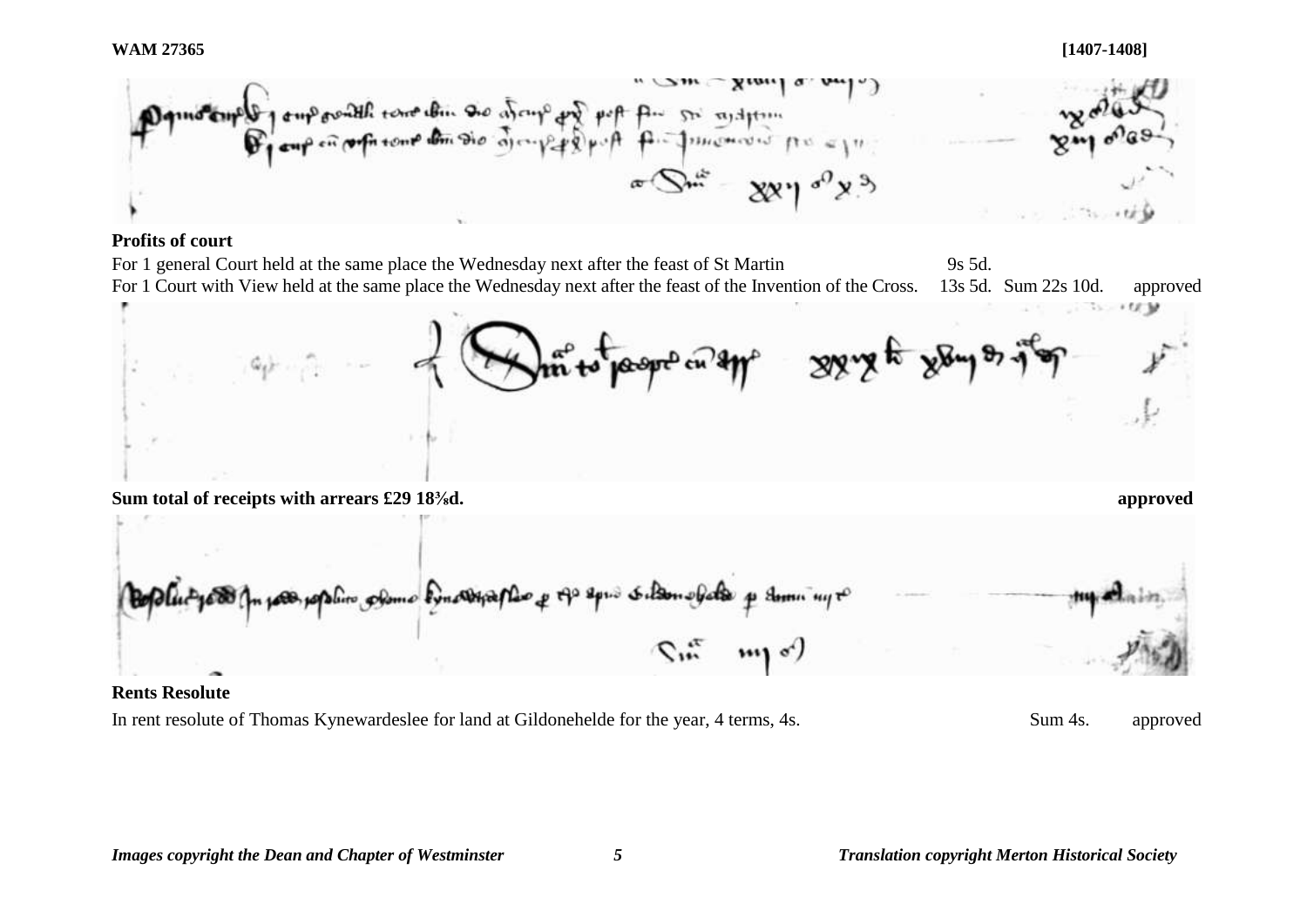#### **Allowances and rent defaults**

In rent allowance to John Edward beadle nothing because he holds the said land at farm and this allowance should be made for his office below. In allowance made to the said beadle because of his office this year 4 terms 12s.<sup>†</sup> In rent default for 30 acres land formerly John Marreys afterwards William atte Cherch because in the lord's hands and at farm above for the year 3s. And for tallage at Michaelmas 6<sup>3</sup>/<sub>8</sub>d. And for medselver at the Nativity of St John Baptist 2d. In rent default for 20 acres land formerly Simon son of Adam Est, 20 acres land formerly Hugh Huberd afterwards John Huberd, 20 acres land formerly John le Godessone and 20 acres land formerly Henry atte Rythe called Jocyes because in the lord's hands and at farm above for the year 4 terms 8s, for each tenement 2s. And for tallage at Michaelmas 17d, for each tenement 4¼d. And for medselver at the Nativity of St John Baptist 8d, for each tenement 2d. In rent default for 10 acres land formerly Thomas atte Cherche, 10 acres land formerly Alice atte Rythe and 10 acres land formerly Henry atte Rythe because in the lord's hands and at farm above for the year 4 terms 3s, for each tenement 12d. And for tallage at Michaelmas 7<sup>1</sup>/<sub>8</sub>d, for each tenement 2<sup>3</sup>/<sub>8</sub>d. And for medselver at the Nativity of St John Baptist 6d, for each tenement 2d. In rent default for 2 cottages formerly William Flessh because in the lord's hands and at farm above for the year 4 terms 2½d. In rent default for 1 tenement and ½ acre land formerly Walter atte Wode because in the lord's hands and at farm above for the year 4 terms 1½d. Sum 30s 2½d. approved

l  $^\dagger$  Historically the beadle was a customary tenant and was allowed 2s rent rebate. However. John Edward held his 20 acres at farm @ 12s pa. The previous vear he had been allowed the usual 2s rebate, but this vear he *was allowed the full 12s rebate.*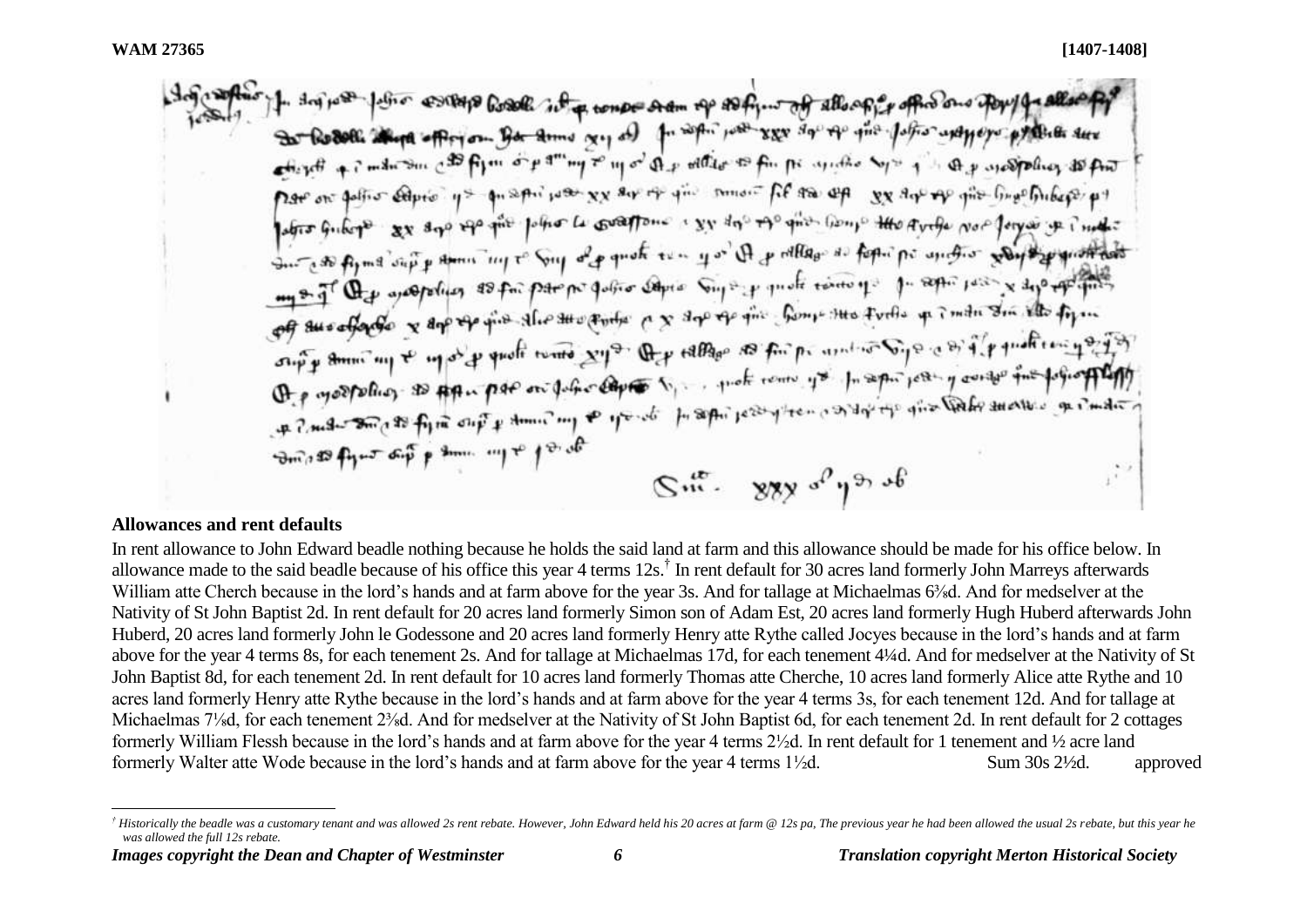

**Building costs** of which by J Gulden 3s, by J Edward 3s.

In stipend of John Gildon and John Edward carpenters repairing the manor hall and chambers for 6 days 6s, viz taking per day 6d. Sum 6s. approved.

**Exponential:** 
$$
f_1
$$
  $g_2$   $f_3$   $g_4$   $f_5$   $f_6$   $f_7$   $f_8$   $f_9$   $f_9$   $f_9$   $f_9$   $f_9$   $f_9$   $f_9$   $f_9$   $f_9$   $f_9$   $f_9$   $f_9$   $f_9$   $f_9$   $f_9$   $f_9$   $f_9$   $f_9$   $f_9$   $f_9$   $f_9$   $f_9$   $f_9$   $f_9$   $f_9$   $f_9$   $f_9$   $f_9$   $f_9$   $f_9$   $f_9$   $f_9$   $f_9$   $f_9$   $f_9$   $f_9$   $f_9$   $f_9$   $f_9$   $f_9$   $f_9$   $f_9$   $f_9$   $f_9$   $f_9$   $f_9$   $f_9$   $f_9$   $f_9$   $f_9$   $f_9$   $f_9$   $f_9$   $f_9$   $f_9$   $f_9$   $f_9$   $f_9$   $f_9$   $f_9$   $f_9$   $f_9$   $f_9$   $f_9$   $f_9$   $f_9$   $f_9$   $f_9$   $f_9$   $f_9$   $f_9$   $f_9$   $f_9$   $f_9$   $f_9$   $f_9$   $f_9$   $f_9$   $f_9$   $f_9$   $f_9$   $f_9$   $f_9$   $f_9$   $f_9$   $f_9$   $f_$ 

### **Expenses of the Bailiff and others**

In expenses of brother R Cretton bailiff of Westminster and others with him coming to the same place nothing here because by farmer. And in expenses of the clerk making the account with parchment bought 12d. Sum 12d. Sum 12d. approved



# **Cash Deliveries**

Delivered to brother Roger Cretton bailiff of Westminster for various issues [*div's' ex'*] by 1 tally, £14 14s 10d. Sum £14 14s 10d. approved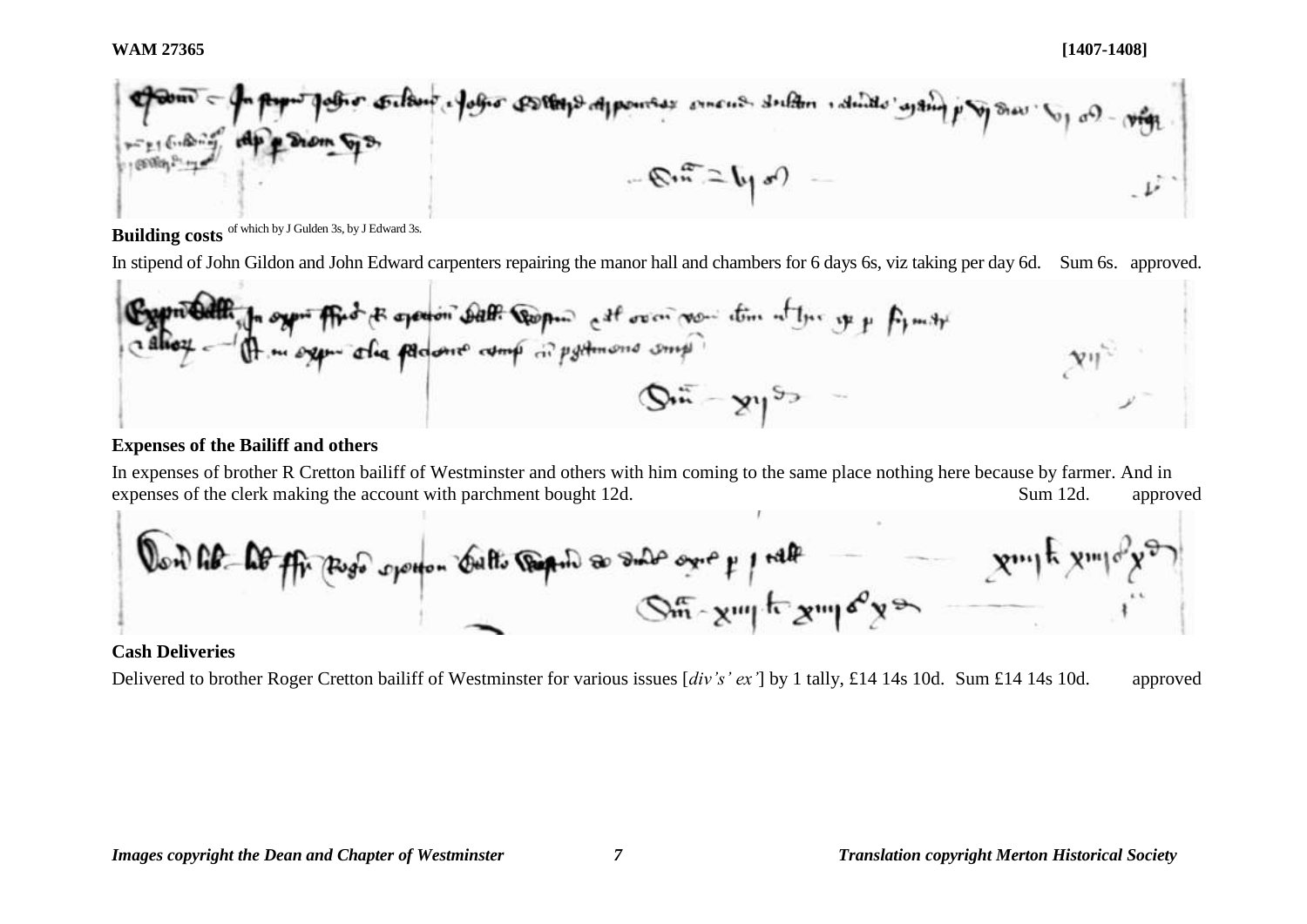- momogon elle elle elle elle de la gran of alle proper elle the address in current put on the one of the most ill mot

**Sum of all expenses and deliveries £16 16s 0½d.** And he owes £12 5s 5<sup>7</sup>/<sub>8</sub>d.

Of which allowed 68s 5<sup>7</sup>/<sub>8</sub>d remitted by grace of the lord Prior and discretion of the auditors at the close of the audit, of which charged against John Gildon late beadle 52s 5½d,

charged against John Edward beadle 16s 0<sup>3</sup>/<sub>8</sub>d. And so he still owe £8 17s.

*Quietus* Which arrears, however, will be charged in the account next following. And so he is quit in respect of this.

Interne Gelson und bosoft etten<br>Johann Spyk my bost tem<br>Feton tur Evelo my Fymby 16m Motion escays and boat its **Of which against** {John Gildone late beadle at the same place. 60s. {John Spyk late beadle at the same place. 19s 3d. {Ralph atte Rythe late farmer at the same place for corn sold. 17s 9d. {John Edward now beadle at the same place.  $\pounds 4$ .  $-$ amo  $\sqrt{x}$  for  $\sqrt{3}$  or  $\sqrt{6}$ mp

**Value this year £9 7s 8d.**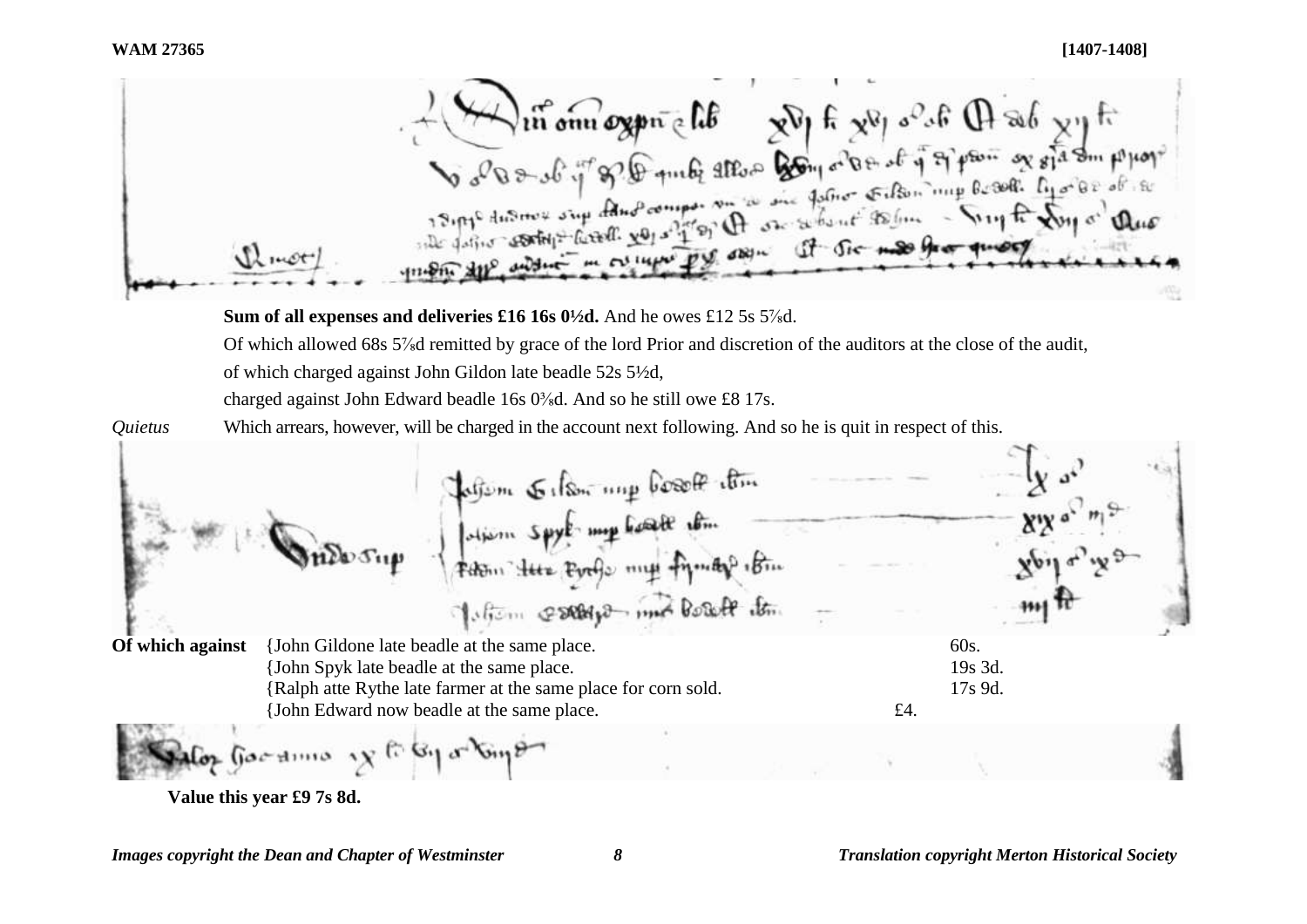#### **DORSE.**



note

Of the remaining, 12 quarters. For farm of the demesne of the manor leased to John Spyk and William Mulseye for a term of 12 years, this year the  $2<sup>nd</sup>$ , for the year 11 quarters, the eighth bushel heaped. For heaped measure for the same 2 bushels 3 pecks. And note that the same farmers did not pay farm for the first year of their term because by their agreement they pay farm for the  $1<sup>st</sup>$  year in the next year coming [*futur'*] after the end of their term is complete. Sum 23 quarters 2 bushels 3 pecks.

Of which delivered to brother John Burwell keeper of the granary at Westminster by 1 tally 11 quarters, the eighth bushel heaped. Given for heaped measure for the same 2 bushels 3 pecks. Sum 11 quarters 2 bushels 3 pecks. And there remain 12 quarters wheat, the eighth bushel heaped, in the hands of John Spyk and William Mulseye farmers of the demesne at the same place. approved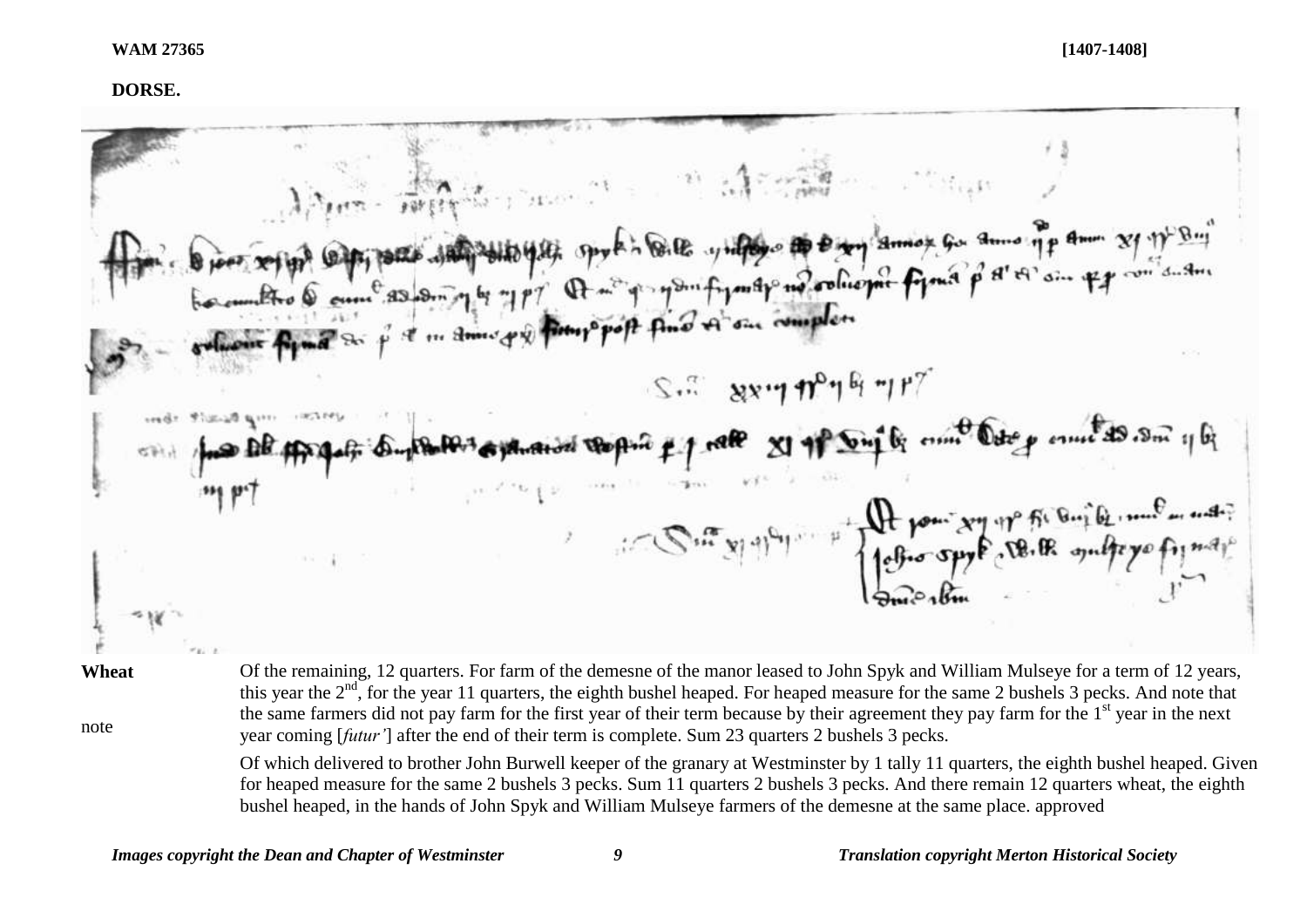#### **WAM 27365 [1407-1408]**



A tem Guy pp profinitely poster

**Peas** Of the remaining, 8 quarters. Sum 8 quarters. And there remain 8 quarters peas by the aforesaid measure in the hands of the aforesaid farmer. approved

**Barley**

note

Of the remaining, 18 quarters. For farm of the demesne of the manor aforesaid leased to the abovesaid farmers as appears above under the heading Wheat for the year 11 quarters, the eighth bushel heaped. Given for heaped measure for the same 2 bushels 3 pecks. And note that the same farmers did not pay farm for the first year of their term because by their agreement they pay farm for the said 1<sup>st</sup> year in the next year coming [*futur'*] after the end of their term is complete. Sum 29 quarters 2 bushels 3 pecks. approved.

Of which in sale as within to the farmers themselves 11 quarters. Given for heaped measure for the same 2 bushels 3 pecks. Sum 11 quarters 2 bushels 3 pecks. And there remain 18 quarters barley by the aforesaid measure in the hands of the aforesaid farmers. approved

*Images copyright the Dean and Chapter of Westminster 10 Translation copyright Merton Historical Society*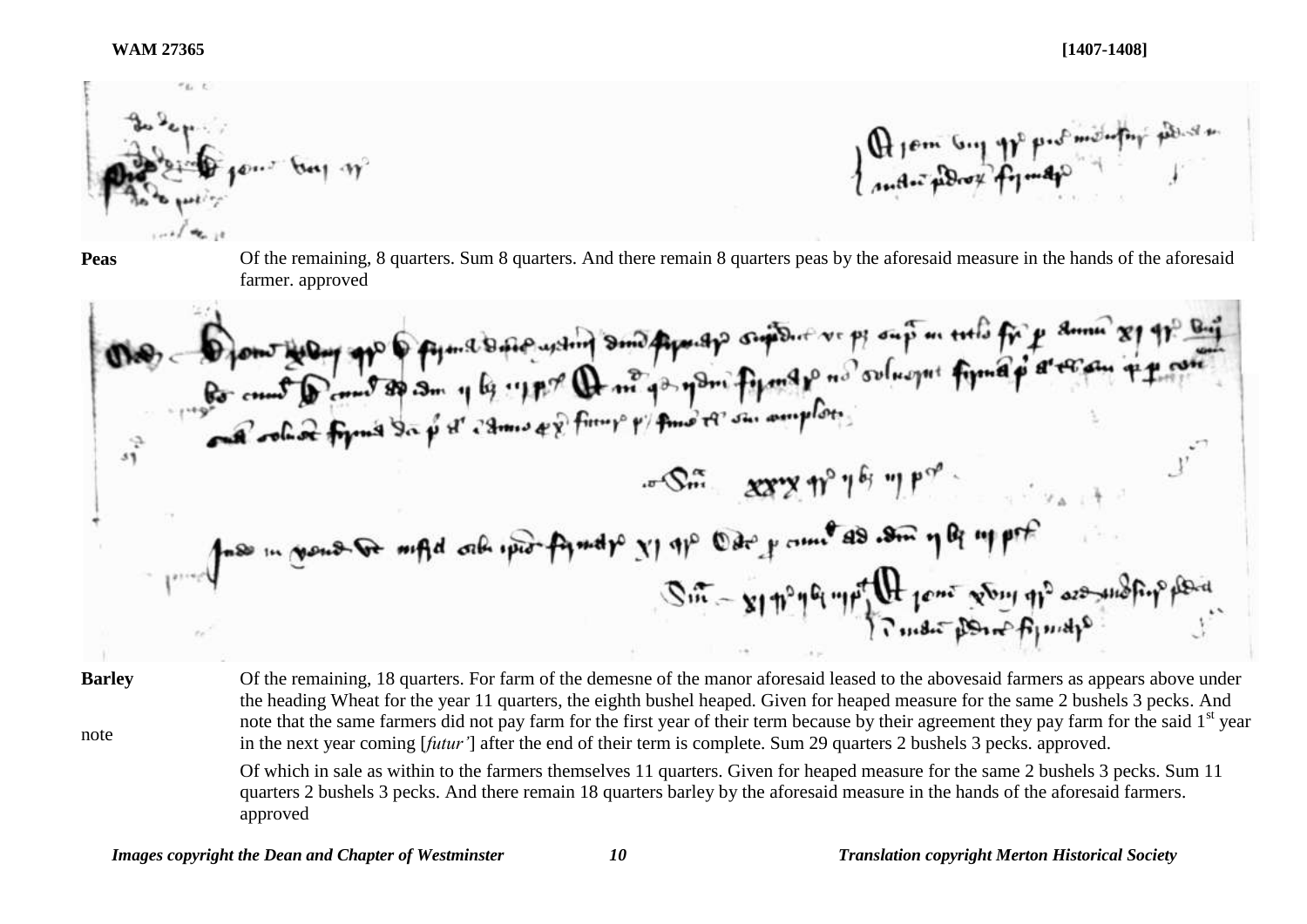Inous Dien 8x<sup>0</sup> 91° Definition on Ajmilie appresse or pl sip ments for primarily 11° Support of each the contract<br>
Came 80.3. 10 32 Q 1 no pay part finally no solve for find plan of an ipp con ond when fine SE XXXI 19198 Suit- Sy of the first state of the point of the point of the point of the point of the point of the point of the S. T. Top gpb 16; Si - A jens xx of gp dnow moth pepal **Oats**

note

Of the remaining, 25 quarters. For farm of the demesne leased to the abovesaid farmers as appears above under the heading Wheat for the year 6 quarters, the eighth bushel heaped. For heaped measure for the same 1½ bushels. And note that the same farmers did not pay farm for the first year of their term because by their agreement they pay farm for the said 1<sup>st</sup> year in the next year coming [*futur'*] after the end of their term is complete. Sum 31 quarters 1½ bushels. approved.

Of which in sale as within to the farmers themselves 6 quarters. Given for heaped measure for the same 1½ bushels. Sum 6 quarters 1½ bushels. And there remain 25 quarters oats by the aforesaid measure in the hands of the aforesaid farmers. approved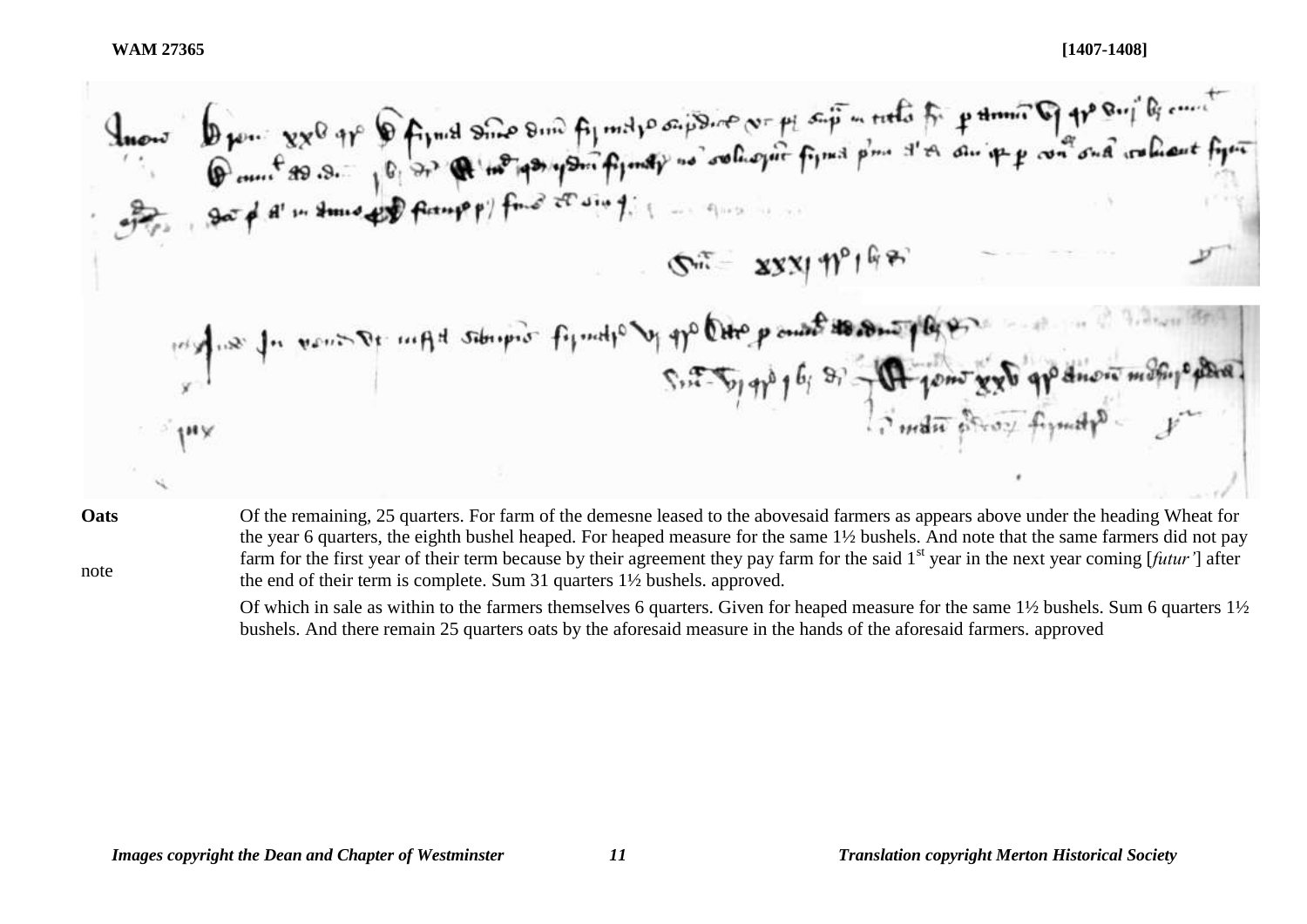

Capons Of head-penny/chevage of William Edward<sup>2</sup> and John atte Hegg<sup>, 2</sup> the lord's serf as appears by roll of court, 4. And sold as within. And it balances. approved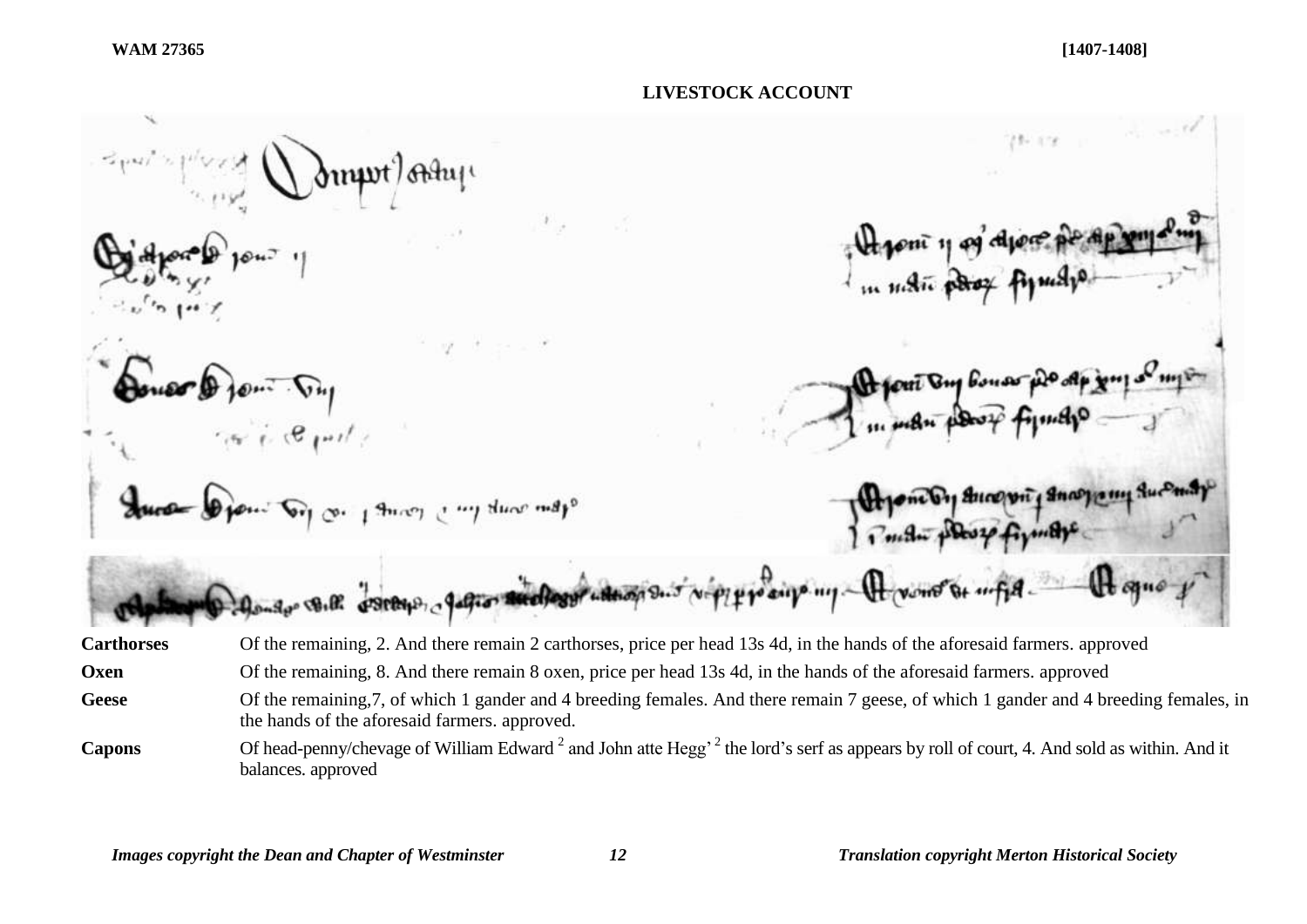ب **بھی ہے۔** شیخ میوا

**Cocks and hens** Of the remaining, 1 cock and 12 hens. Of rent at Christmas 4 cocks and 6 hens. Sum 23. approved Of which in sale as within 4 cocks and 6 hens of rent. And there remain 1 cock and 12 hens in the hands of the aforesaid farmers. approved.